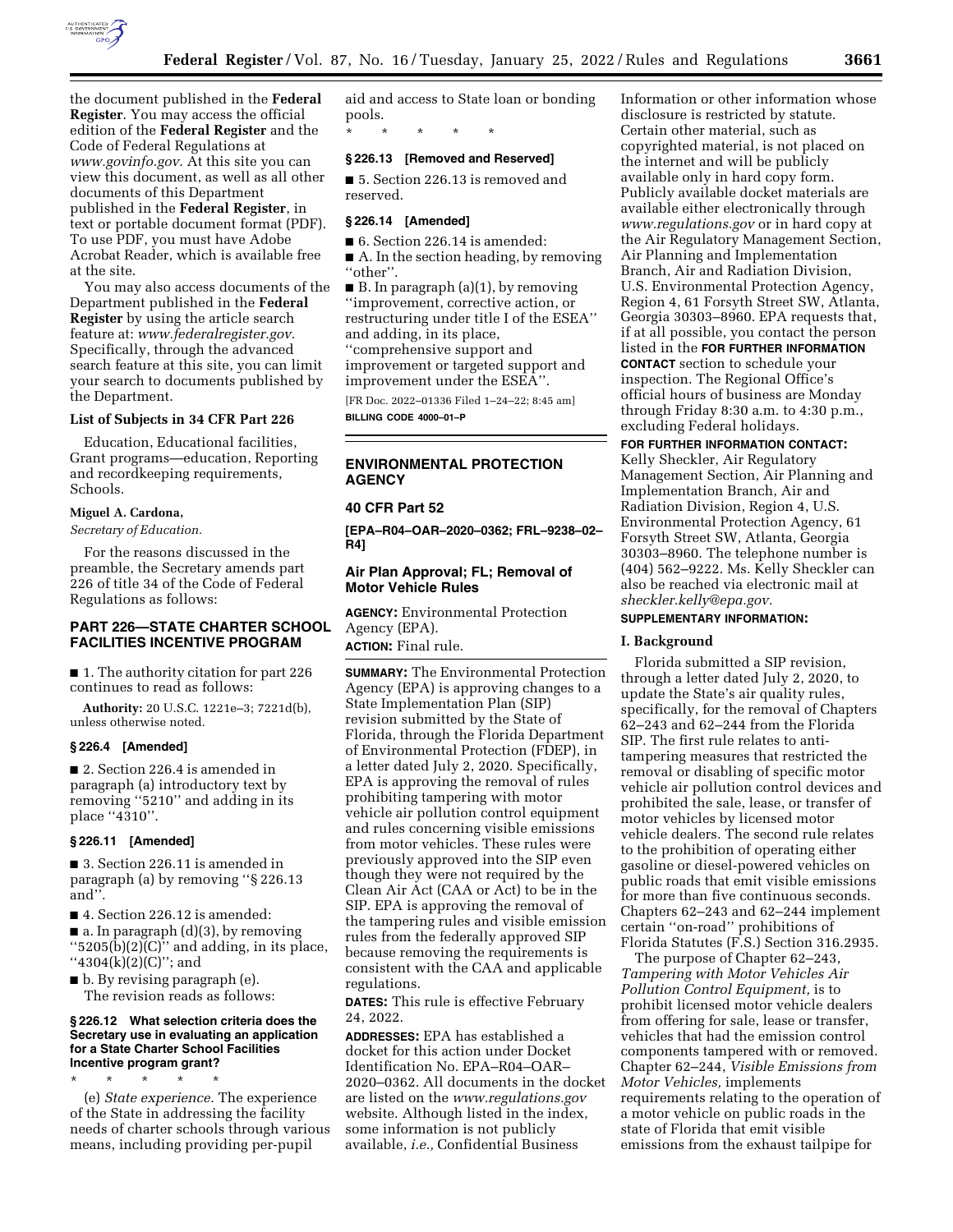more than a continuous period of five minutes. These rules specifically were intended to give guidance to law enforcement officers on how to issue noncriminal traffic citations to anyone operating a motor vehicle emitting visible emissions from the vehicle's tailpipe on public roads.

On November 22, 2021, EPA published a notice of proposed rulemaking (NPRM) to approve the aforementioned changes to Florida's SIP. See 86 FR 66255. EPA's November 22, 2021, NPRM includes further detail on the changes made in Florida's July 2, 2020, submittal and EPA's rationale for approving these changes to the SIP. Comments were due on the November 22, 2021, NPRM on or before December 22, 2021. EPA received no comments on the November 22, 2021, NPRM. Therefore, EPA is approving the changes in this final action.

#### **II. Incorporation by Reference**

In this document, EPA is finalizing regulatory text that includes incorporation by reference. EPA is finalizing the removal of provisions from the Florida SIP regarding the Motor Vehicle Rules at Chapter 62–243, F.A.C.—*Tampering with Motor Vehicle Air Pollution Control Equipment* and Chapter 62–244, F.A.C.—*Visible Emissions from Motor Vehicles,* which are incorporated by reference in accordance with the requirements of 1 CFR part 51. EPA has made and will continue to make the SIP generally available at the EPA Region 4 Office (please contact the person identified in the **FOR FURTHER INFORMATION CONTACT** section of this preamble for more information).1

#### **III. Final Action**

EPA is removing Chapter 62–243, F.A.C.—*Tampering with Motor Vehicle Emission Control Equipment,* and Chapter 62–244, F.A.C.—*Visible Emissions from Mobile Sources,* in their entirety, from the Florida SIP. EPA is taking final action to approve these changes to the SIP because they are consistent with the CAA.

### **IV. Statutory and Executive Order Reviews**

Under the CAA, the Administrator is required to approve a SIP submission that complies with the provisions of the Act and applicable Federal regulations. *See* 42 U.S.C. 7410(k); 40 CFR 52.02(a). Thus, in reviewing SIP submissions, EPA's role is to approve state choices, provided that they meet the criteria of the CAA. This action merely approves

state law as meeting Federal requirements and does not impose additional requirements beyond those imposed by state law. For that reason, this action:

• Is not a significant regulatory action subject to review by the Office of Management and Budget under Executive Orders 12866 (58 FR 51735, October 4, 1993) and 13563 (76 FR 3821, January 21, 2011);

• Does not impose an information collection burden under the provisions of the Paperwork Reduction Act (44 U.S.C. 3501 *et seq.*);

• Is certified as not having a significant economic impact on a substantial number of small entities under the Regulatory Flexibility Act (5 U.S.C. 601 *et seq.*);

• Does not contain any unfunded mandate or significantly or uniquely affect small governments, as described in the Unfunded Mandates Reform Act of 1995 (Pub. L. 104–4);

• Does not have federalism implications as specified in Executive Order 13132 (64 FR 43255, August 10, 1999);

• Is not an economically significant regulatory action based on health or safety risks subject to Executive Order 13045 (62 FR 19885, April 23, 1997);

• Is not a significant regulatory action subject to Executive Order 13211 (66 FR 28355, May 22, 2001);

• Is not subject to requirements of Section 12(d) of the National Technology Transfer and Advancement Act of 1995 (15 U.S.C. 272 note) because application of those requirements would be inconsistent with the CAA; and

• Does not provide EPA with the discretionary authority to address, as appropriate, disproportionate human health or environmental effects, using practicable and legally permissible methods, under Executive Order 12898 (59 FR 7629, February 16, 1994).

The SIP is not approved to apply on any Indian reservation land or in any other area where EPA or an Indian tribe has demonstrated that a tribe has jurisdiction. In those areas of Indian country, the rule does not have tribal implications as specified by Executive Order 13175 (65 FR 67249, November 9, 2000), nor will it impose substantial direct costs on tribal governments or preempt tribal law.

The Congressional Review Act, 5 U.S.C. 801 *et seq.,* as added by the Small Business Regulatory Enforcement Fairness Act of 1996, generally provides that before a rule may take effect, the agency promulgating the rule must submit a rule report, which includes a copy of the rule, to each House of the Congress and to the Comptroller General

of the United States. EPA will submit a report containing this action and other required information to the U.S. Senate, the U.S. House of Representatives, and the Comptroller General of the United States prior to publication of the rule in the **Federal Register**. A major rule cannot take effect until 60 days after it is published in the **Federal Register**. This action is not a ''major rule'' as defined by 5 U.S.C. 804(2).

Under section 307(b)(1) of the CAA, petitions for judicial review of this action must be filed in the United States Court of Appeals for the appropriate circuit by March 28, 2022. Filing a petition for reconsideration by the Administrator of this final rule does not affect the finality of this action for the purposes of judicial review nor does it extend the time within which a petition for judicial review may be filed, and shall not postpone the effectiveness of such rule or action. This action may not be challenged later in proceedings to enforce its requirements. *See* section 307(b)(2).

## **List of Subjects in 40 CFR Part 52**

Environmental protection, Incorporation by reference, Ozone, Reporting and recordkeeping requirements, Volatile organic compounds.

Dated: January 18, 2022.

## **Daniel Blackman,**

*Regional Administrator, Region 4.* 

For the reasons stated in the preamble, EPA amends 40 CFR part 52 as follows:

## **PART 52—APPROVAL AND PROMULGATION OF IMPLEMENTATION PLANS**

■ 1. The authority citation for part 52 continues to read as follows:

**Authority:** 42 U.S.C. 7401 *et seq.* 

## **Subpart K—Florida**

#### **§ 52.520 [Amended]**

■ 2. In § 52.520(c), the table is amended by:

■ a. Removing the heading ''Chapter 62– 243 Tampering With Motor Vehicle Air Pollution Control Equipment'' and the entries "62–243.100," "62–243.200," ''62–243.300,'' ''62–243.400,'' ''62– 243.500," "62-243.600," and "62-243.700;'' and

■ b. Removing the heading "Chapter 62–244 Visible Emissions From Motor Vehicles'' and the entries ''62–244.100,'' ''62–244.200,'' ''62–244.300,'' ''62–

<sup>1</sup>*See* 62 FR 27968 (May 22, 1997).